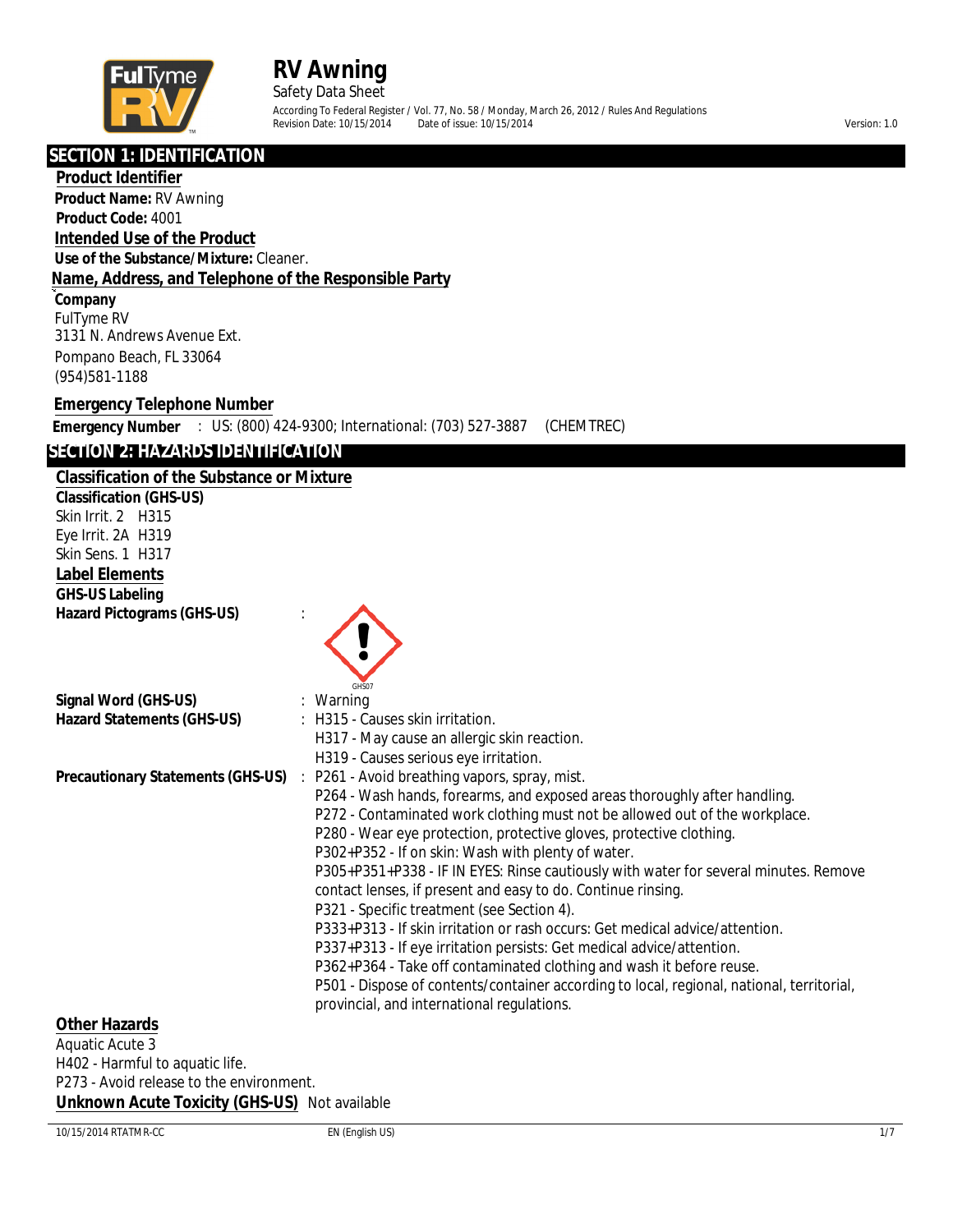**Safety Data Sheet** 

According To Federal Register / Vol. 77, No. 58 / Monday, March 26, 2012 / Rules And Regulations

## **SECTION 3: COMPOSITION/INFORMATION ON INGREDIENTS**

**Mixture** 

| <b>Name</b>                  | <b>Product Identifier</b> | $\%$ (w/w)  | <b>Classification (GHS-US)</b>             |
|------------------------------|---------------------------|-------------|--------------------------------------------|
| Alcohols, C9-11, ethoxylated | (CAS No) 68439-46-3       | $1 - 5$     | Acute Tox. 4 (Oral), H302                  |
|                              |                           |             | Eye Dam. 1, H318                           |
| <b>Tetrasodium EDTA</b>      | (CAS No) 64-02-8          | $0.5 - 1.5$ | Comb. Dust                                 |
|                              |                           |             | Acute Tox. 4 (Oral), H302                  |
|                              |                           |             | Acute Tox. 4 (Inhalation:dust, mist), H332 |
|                              |                           |             | Eye Dam. 1, H318                           |
|                              |                           |             | <b>Aquatic Acute 2, H401</b>               |
| Potassium carbonate          | (CAS No) 584-08-7         | $0.5 - 1.5$ | <b>Skin Irrit. 2, H315</b>                 |
|                              |                           |             | Eye Irrit. 2A, H319                        |
|                              |                           |             | <b>STOT SE 3, H335</b>                     |
| Sodium xylene sulfonate      | (CAS No) 1300-72-7        | $0.5 - 1.5$ | Acute Tox. 4 (Oral), H302                  |
|                              |                           |             | <b>Skin Irrit. 2, H315</b>                 |
|                              |                           |             | Eye Irrit. 2A, H319                        |
|                              |                           |             | <b>STOT SE 3, H335</b>                     |
| Citrus, extract              | (CAS No) 94266-47-4       | $0.1 - 0.9$ | Flam. Liq. 3, H226                         |
|                              |                           |             | <b>Skin Irrit. 2, H315</b>                 |
|                              |                           |             | <b>Skin Sens. 1, H317</b>                  |
|                              |                           |             | Asp. Tox. 1, H304                          |
|                              |                           |             | <b>Aquatic Acute 1, H400</b>               |
|                              |                           |             | <b>Aquatic Chronic 1, H410</b>             |

**Full text of H-phrases: see section 16** 

## **SECTION 4: FIRST AID MEASURES**

## **Description of First Aid Measures**

**General:** Never give anything by mouth to an unconscious person. If you feel unwell, seek medical advice (show the label if possible). Inhalation: If inhaled, remove to fresh air and keep at rest in a position comfortable for breathing. If you feel unwell, seek medical advice.

Skin Contact: Remove contaminated clothing. Drench affected area with water for at least 15 minutes. Wash contaminated clothing before reuse. Obtain medical attention if irritation develops or persists.

Eye Contact: Rinse cautiously with water for at least 15 minutes. Remove contact lenses, if present and easy to do. Continue rinsing. Obtain medical attention.

**Ingestion:** Rinse mouth. Do NOT induce vomiting. Immediately call a POISON CENTER or doctor/physician.

## **Most Important Symptoms and Effects Both Acute and Delayed**

General: Causes serious eye irritation. Causes skin irritation.

**Inhalation:** May cause irritation to the respiratory tract.

Skin Contact: Causes skin irritation. May cause an allergic skin reaction.

**Eye Contact: Causes serious eye irritation.** 

Ingestion: Ingestion is likely to be harmful or have adverse effects.

**Chronic Symptoms:** Repeated or prolonged skin contact may cause dermatitis and defatting. Exposure may produce an allergic reaction.

## **Indication of Any Immediate Medical Attention and Special Treatment Needed**

If medical advice is needed, have product container or label at hand.

## **SECTION 5: FIRE-FIGHTING MEASURES**

## **Extinguishing Media**

Suitable Extinguishing Media: Dry chemical powder, alcohol-resistant foam, carbon dioxide (CO<sub>2</sub>).

Unsuitable Extinguishing Media: Do not use a heavy water stream. Use of heavy stream of water may spread fire.

## **Special Hazards Arising From the Substance or Mixture**

Fire Hazard: Not considered flammable but may burn at high temperatures.

Explosion Hazard: Heat may build pressure, rupturing closed containers, spreading fire and increasing risk of burns and injuries. **Reactivity:** Reacts violently with (strong) oxidizers: (increased) risk of fire/explosion.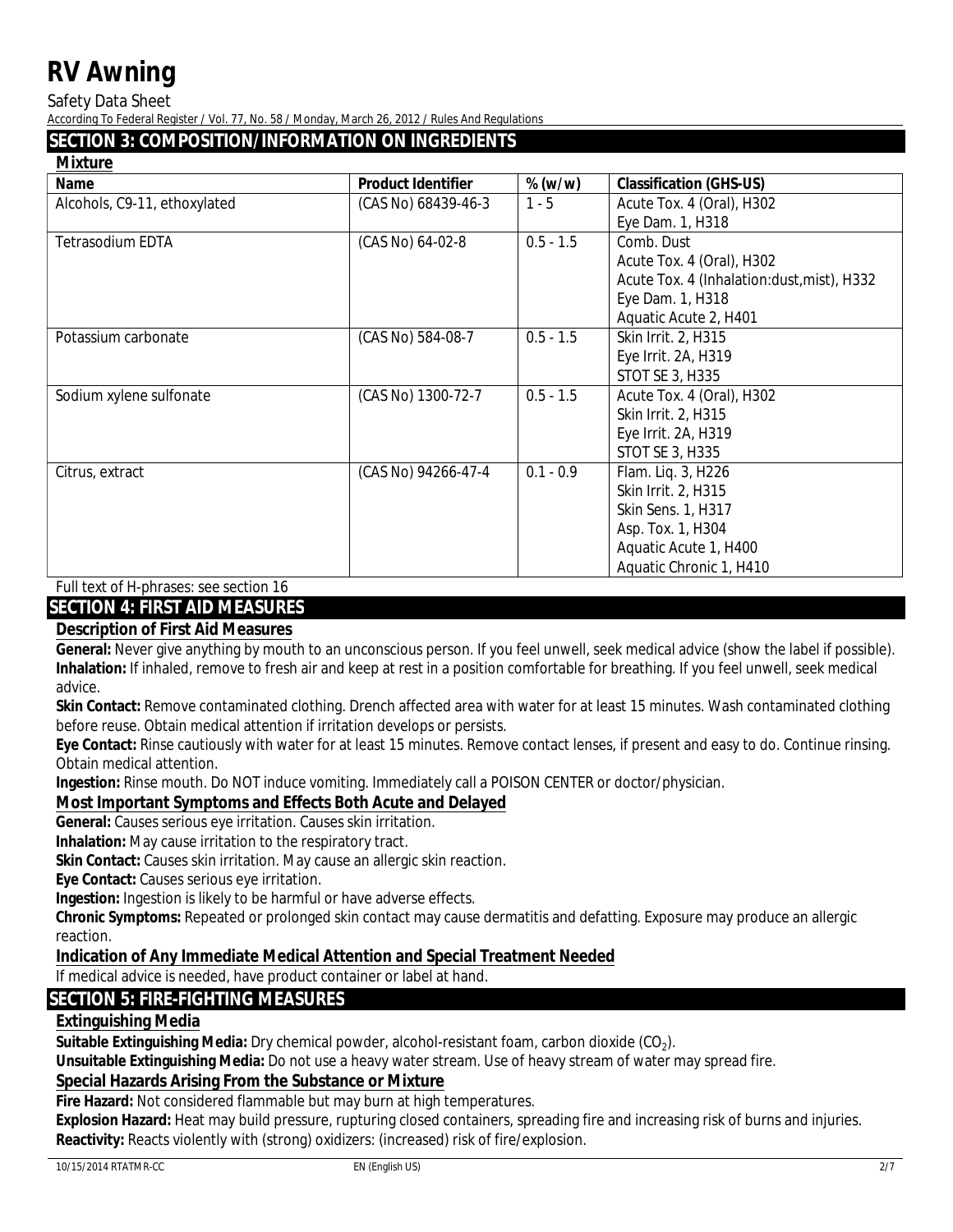**Safety Data Sheet** 

According To Federal Register / Vol. 77, No. 58 / Monday, March 26, 2012 / Rules And Regulations

## **Advice for Firefighters**

Precautionary Measures Fire: Exercise caution when fighting any chemical fire.

Firefighting Instructions: Do not allow run-off from fire fighting to enter drains or water courses. Use water spray or fog for cooling exposed containers.

Protection During Firefighting: Do not enter fire area without proper protective equipment, including respiratory protection.

Hazardous Combustion Products: Carbon oxides (CO, CO<sub>2</sub>). Nitrogen compounds.

**Reference to Other Sections** 

Refer to section 9 for flammability properties.

## **SECTION 6: ACCIDENTAL RELEASE MEASURES**

## **Personal Precautions, Protective Equipment and Emergency Procedures**

**General Measures:** Avoid all contact with skin, eyes, or clothing. Avoid breathing (vapor, mist, spray).

## **For Non-Emergency Personnel**

**Protective Equipment:** Use appropriate personal protection equipment (PPE).

**Emergency Procedures:** Eliminate ignition sources. Evacuate unnecessary personnel.

### **For Emergency Personnel**

**Protective Equipment: Equip cleanup crew with proper protection.** 

Emergency Procedures: Ventilate area. Stop leak if safe to do so.

## **Environmental Precautions**

Prevent entry to sewers and public waters.

## **Methods and Material for Containment and Cleaning Up**

For Containment: Absorb and/or contain spill with inert material, then place in suitable container. Do not take up in combustible material such as saw dust or cellulosic material.

Methods for Cleaning Up: Clear up spills immediately and dispose of waste safely. Use only non-sparking tools.

**Reference to Other Sections** 

See heading 8, Exposure Controls and Personal Protection. Concerning disposal elimination after cleaning, see item 13.

## **SECTION 7: HANDLING AND STORAGE**

## **Precautions for Safe Handling**

Hygiene Measures: Handle in accordance with good industrial hygiene and safety procedures. Wash hands and other exposed areas with mild soap and water before eating, drinking, or smoking and again when leaving work.

### **Conditions for Safe Storage, Including Any Incompatibilities**

Storage Conditions: Store in a dry, cool and well-ventilated place. Keep container closed when not in use. Store away from oxidizers, combustible materials, and all ignition sources.

**Incompatible Materials:** Strong acids, strong bases, strong oxidizers.

### **Specific End Use(s)**

Cleaner.

## **SECTION 8: EXPOSURE CONTROLS/PERSONAL PROTECTION**

## **Control Parameters**

Not applicable

### **Exposure Controls**

Appropriate Engineering Controls: Ensure all national/local regulations are observed. Ensure adequate ventilation, especially in confined areas. Emergency eye wash fountains and safety showers should be available in the immediate vicinity of any potential exposure.

Personal Protective Equipment: Protective clothing. Safety glasses. Gloves. Insufficient ventilation: wear respiratory protection.



Hand Protection: Wear chemically resistant protective gloves.

Eve Protection: Chemical goggles or face shield.

Skin and Body Protection: Wear suitable protective clothing.

Respiratory Protection: A respiratory protection program that meets OSHA 29 CFR 1910.134, ANSI Z88.2-1992 or MSHA 30 CFR 72.710 (where applicable) requirements must be followed whenever workplace conditions warrant respirator use.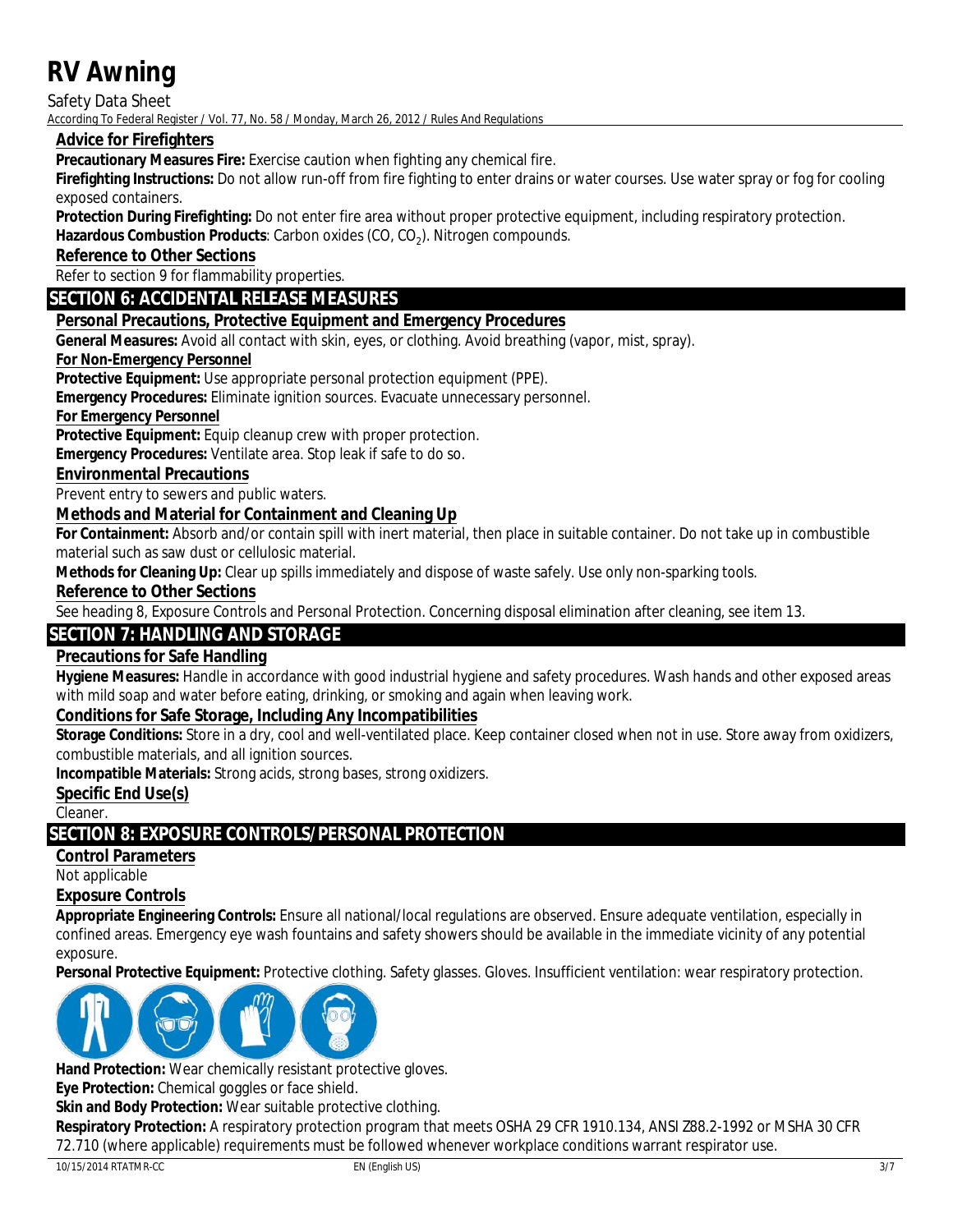**Safety Data Sheet** 

According To Federal Register / Vol. 77, No. 58 / Monday, March 26, 2012 / Rules And Regulations

Other Information: When using, do not eat, drink or smoke.

## **SECTION 9. PHYSICAL AND CHEMICAL PROPERTIES**

| <u>SECHON 3. FHLSKABAND CHEMIKABITKOI BIVILIS</u>            |         |                                                                       |  |  |  |
|--------------------------------------------------------------|---------|-----------------------------------------------------------------------|--|--|--|
| <b>Information on Basic Physical and Chemical Properties</b> |         |                                                                       |  |  |  |
| <b>Physical State</b>                                        |         | Liquid                                                                |  |  |  |
| <b>Appearance</b>                                            |         | Pink                                                                  |  |  |  |
| <b>Odor</b>                                                  |         | <b>Characteristic</b>                                                 |  |  |  |
| <b>Odor Threshold</b>                                        |         | Not available                                                         |  |  |  |
| pН                                                           |         | 12.5 (Alkali reserve = $0.02$ g NaOH / 100 mL)                        |  |  |  |
| <b>Evaporation Rate</b>                                      |         | Not available                                                         |  |  |  |
| <b>Melting/Freezing Point</b>                                |         | Not available                                                         |  |  |  |
| <b>Boiling Point</b>                                         |         | >100 °C (212.00 °F)                                                   |  |  |  |
| <b>Flash Point</b>                                           |         | $>100$ °C (212.00 °F)                                                 |  |  |  |
| <b>Auto-ignition Temperature</b>                             |         | Not available                                                         |  |  |  |
| <b>Decomposition Temperature</b>                             |         | Not available                                                         |  |  |  |
| <b>Flammability (solid, gas)</b>                             |         | Not available                                                         |  |  |  |
| <b>Lower Flammable Limit</b>                                 |         | Not available                                                         |  |  |  |
| <b>Upper Flammable Limit</b>                                 |         | Not available                                                         |  |  |  |
| <b>Vapor Pressure</b>                                        |         | Not available                                                         |  |  |  |
| <b>Relative Vapor Density at 20 °C</b>                       |         | Not available                                                         |  |  |  |
| <b>Relative Density/Specific Gravity</b>                     |         | 1.02 (water = 1) at 20 °C (68 °F)                                     |  |  |  |
| <b>Solubility</b>                                            |         | Soluble in water.                                                     |  |  |  |
| <b>Partition Coefficient: N-octanol/water</b>                |         | Not available                                                         |  |  |  |
| <b>Viscosity</b>                                             |         | Not available                                                         |  |  |  |
| <b>Explosion Data - Sensitivity to Mechanical Impact</b>     | $\cdot$ | Not expected to present an explosion hazard due to mechanical impact. |  |  |  |
| <b>Explosion Data - Sensitivity to Static Discharge</b>      |         | Not expected to present an explosion hazard due to static discharge.  |  |  |  |

## **SECTION 10: STABILITY AND REACTIVITY**

**Reactivity:** Reacts violently with (strong) oxidizers: (increased) risk of fire/explosion. Stable under recommended handling and storage conditions (see section 7). **Chemical Stability: Possibility of Hazardous Reactions:** Hazardous polymerization will not occur. Conditions to Avoid: Direct sunlight. Heat, hot surfaces, sparks, open flames, and other ignition sources. **Incompatible Materials:** Strong acids, strong bases, strong oxidizers. Hazardous Decomposition Products: Carbon oxides (CO, CO<sub>2</sub>). Nitrogen compounds. **SECTION 11: TOXICOLOGICAL INFORMATION Information on Toxicological Effects - Product Acute Toxicity: Not classified ID50 and IC50 Data: Not available Skin Corrosion/Irritation:** Causes skin irritation. [pH: 12.5 (Alkali reserve =  $0.02g$  NaOH / 100 mL)] **Serious Eye Damage/Initation:** Causes serious eye irritation. [pH: 12.5 (Alkali reserve =  $0.02g$  NaOH / 100 mL)] Respiratory or Skin Sensitization: May cause an allergic skin reaction. **Germ Cell Mutagenicity: Not classified Teratogenicity: Not available Carcinogenicity: Not classified** Specific Target Organ Toxicity (Repeated Exposure): Not classified **Reproductive Toxicity: Not classified** Specific Target Organ Toxicity (Single Exposure): Not classified **Aspiration Hazard: Not classified** Symptoms/Injuries After Inhalation: May cause irritation to the respiratory tract. Symptoms/Injuries After Skin Contact: Causes skin irritation. May cause an allergic skin reaction. Symptoms/Injuries After Eye Contact: Causes serious eye irritation. Symptoms/Injuries After Ingestion: Ingestion is likely to be harmful or have adverse effects.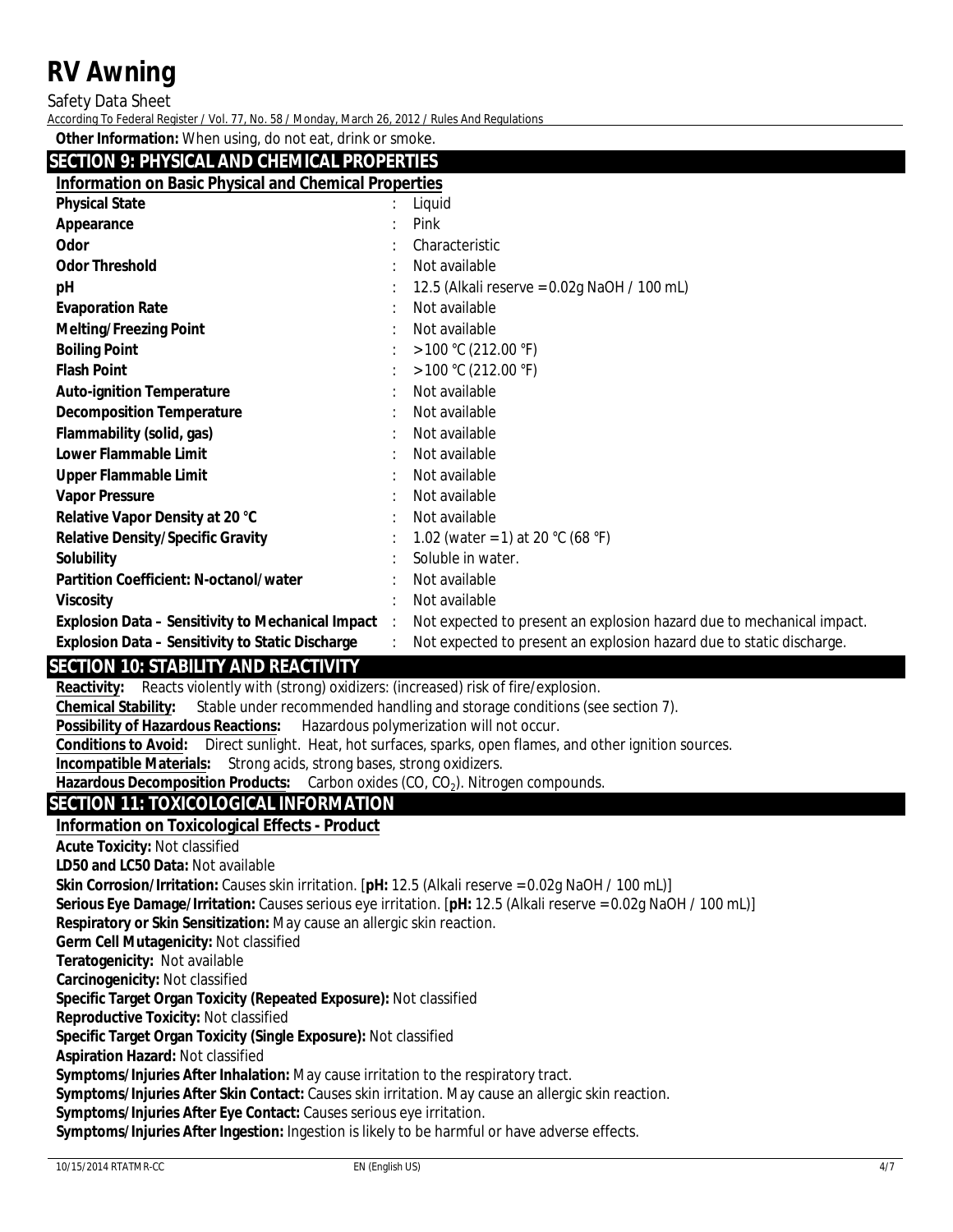Safety Data Sheet

According To Federal Register / Vol. 77, No. 58 / Monday, March 26, 2012 / Rules And Regulations

**Chronic Symptoms:** Repeated or prolonged skin contact may cause dermatitis and defatting. Exposure may produce an allergic reaction.

## **Information on Toxicological Effects - Ingredient(s)**

**LD50 and LC50 Data:**

| Alcohols, C9-11, ethoxylated (68439-46-3) |                |
|-------------------------------------------|----------------|
| <b>ID50 Oral Rat</b>                      | $1400$ mg/kg   |
| <b>ID50 Dermal Rat</b>                    | $> 2$ g/kg     |
| Tetrasodium EDTA (64-02-8)                |                |
| <b>ID50 Oral Rat</b>                      | $1780$ mg/kg   |
| <b>ATE US (dust, mist)</b>                | $1.50$ mg/l/4h |
| Potassium carbonate (584-08-7)            |                |
| <b>ID50 Oral Rat</b>                      | $>$ 2000 mg/kg |
| <b>ID50 Dermal Rabbit</b>                 | $>$ 2000 mg/kg |
| Sodium xylene sulfonate (1300-72-7)       |                |
| <b>ID50 Oral Rat</b>                      | $1000$ mg/kg   |
| <b>ID50 Dermal Rabbit</b>                 | $>$ 2000 mg/kg |

## **SECTION 12: ECOLOGICAL INFORMATION**

|  | <b>Toxicity</b> No additional information available |  |
|--|-----------------------------------------------------|--|
|--|-----------------------------------------------------|--|

| Tetrasodium EDTA (64-02-8) |                                                                            |
|----------------------------|----------------------------------------------------------------------------|
| <b>IC50 Fish 1</b>         | 41 mg/l (Exposure time: 96 h - Species: Lepomis macrochirus [static])      |
| <b>IC 50 Fish 2</b>        | 59.8 mg/l (Exposure time: 96 h - Species: Pimephales promelas [static])    |
| ErC50 (algae)              | $2.77 \text{ mg}/1(72 \text{hr} \text{ species: Desmodesmus subspicatus})$ |

#### **Persistence and Degradability** Not available

**Bioaccumulative Potential**

## **Tetrasodium EDTA (64-02-8)**

**Log Pow** 5.01 (calculated)

## **Mobility in Soil** Not available

**Other Adverse Effects**

**Other Information:** Avoid release to the environment.

## **SECTION 13: DISPOSAL CONSIDERATIONS**

**Waste Disposal Recommendations:** Dispose of waste material in accordance with all local, regional, national, provincial, territorial and international regulations.

Immediate (acute) health hazard

## **SECTION 14: TRANSPORT INFORMATION**

## **In Accordance With ICAO/IATA/DOT/TDG**

- **14.1. UN Number** Not regulated for transport
- **14.2. UN Proper Shipping Name** Not regulated for transport
- **14.3. Additional Information** Not regulated for transport

**Transport by Sea** Not regulated for transport

**Air Transport** Not regulated for transport

## **SECTION 15: REGULATORY INFORMATION**

## **US Federal Regulations**

**RV Awning**

**SARA Section 311/312 Hazard Classes** 

**Alcohols, C9-11, ethoxylated (68439-46-3)**

Listed on the United States TSCA (Toxic Substances Control Act) inventory

**Tetrasodium EDTA (64-02-8)**

Listed on the United States TSCA (Toxic Substances Control Act) inventory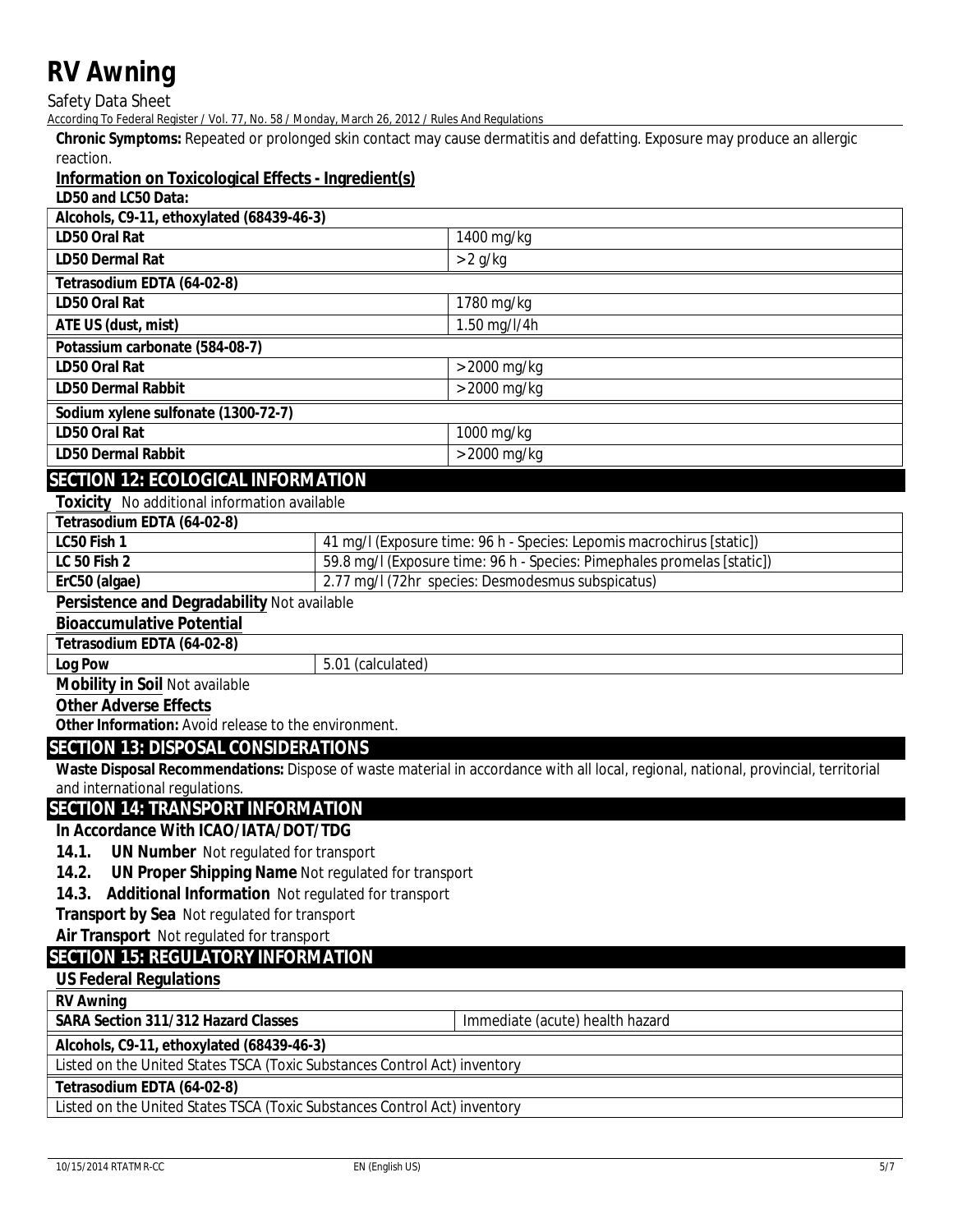Safety Data Sheet

According To Federal Register / Vol. 77, No. 58 / Monday, March 26, 2012 / Rules And Regulations

| Potassium carbonate (584-08-7) |  |
|--------------------------------|--|
|                                |  |

Listed on the United States TSCA (Toxic Substances Control Act) inventory

### **Sodium xylene sulfonate (1300-72-7)**

Listed on the United States TSCA (Toxic Substances Control Act) inventory

## **US State Regulations**

### **Alcohols, C9-11, ethoxylated (68439-46-3)**

U.S. - Texas - Effects Screening Levels - Long Term

U.S. - Texas - Effects Screening Levels - Short Term

## **Tetrasodium EDTA (64-02-8)**

U.S. - Texas - Effects Screening Levels - Long Term U.S. - Texas - Effects Screening Levels - Short Term

## **Potassium carbonate (584-08-7)**

U.S. - Texas - Effects Screening Levels - Long Term U.S. - Texas - Effects Screening Levels - Short Term

**Citrus, extract (94266-47-4)**

U.S. - Texas - Effects Screening Levels - Long Term

U.S. - Texas - Effects Screening Levels - Short Term

## **Sodium xylene sulfonate (1300-72-7)**

U.S. - Texas - Effects Screening Levels - Long Term U.S. - Texas - Effects Screening Levels - Short Term

## **Canadian Regulations**

## **RV Awning**

WHMIS Classification | Class D Division 2 Subdivision B - Toxic material causing other toxic effects



| Alcohols, C9-11, ethoxylated (68439-46-3) |  |  |                                                                                            |  |
|-------------------------------------------|--|--|--------------------------------------------------------------------------------------------|--|
|                                           |  |  |                                                                                            |  |
|                                           |  |  | $\mathbf{v}$ , and $\mathbf{v}$ is the second of $\mathbf{v}$ . The second of $\mathbf{v}$ |  |

| Listed on the Canadian DSL (Domestic Sustances List) |                                                                                           |  |
|------------------------------------------------------|-------------------------------------------------------------------------------------------|--|
| WHMIS Classification                                 | $\parallel$ Class D Division 2 Subdivision B - Toxic material causing other toxic effects |  |

| Tetrasodium EDTA (64-02-8) |  |
|----------------------------|--|

| <b>Listed on the Canadian DSL (Domestic Sustances List)</b> |                                                                               |  |
|-------------------------------------------------------------|-------------------------------------------------------------------------------|--|
| <b>WHMIS Classification</b>                                 | Class D Division 2 Subdivision B - Toxic material causing other toxic effects |  |

## Class E - Corrosive Material I

**Potassium carbonate (584-08-7)**

Listed on the Canadian DSL (Domestic Sustances List)

Listed on the Canadian IDL (Ingredient Disclosure List) IDL Concentration 1 %

WHMIS Classification **Class D Division 2 Subdivision B** - Toxic material causing other toxic effects

Class E - Corrosive Material

**Citrus, extract (94266-47-4)** WHMIS Classification | Class B Division 2 - Flammable Liquid

Class D Division 2 Subdivision B - Toxic material causing other toxic effects I

**Sodium xylene sulfonate (1300-72-7)**

Listed on the Canadian DSL (Domestic Sustances List)

WHMIS Classification Class D Division 2 Subdivision B - Toxic material causing other toxic effects I

This product has been classified in accordance with the hazard criteria of the Controlled Products Regulations (CPR) and the SDS contains all of the information required by CPR.

## **SECTION 16: OTHER INFORMATION, INCLUDING DATE OF PREPARATION OR LAST REVISION Revision Date** : 10/15/2014